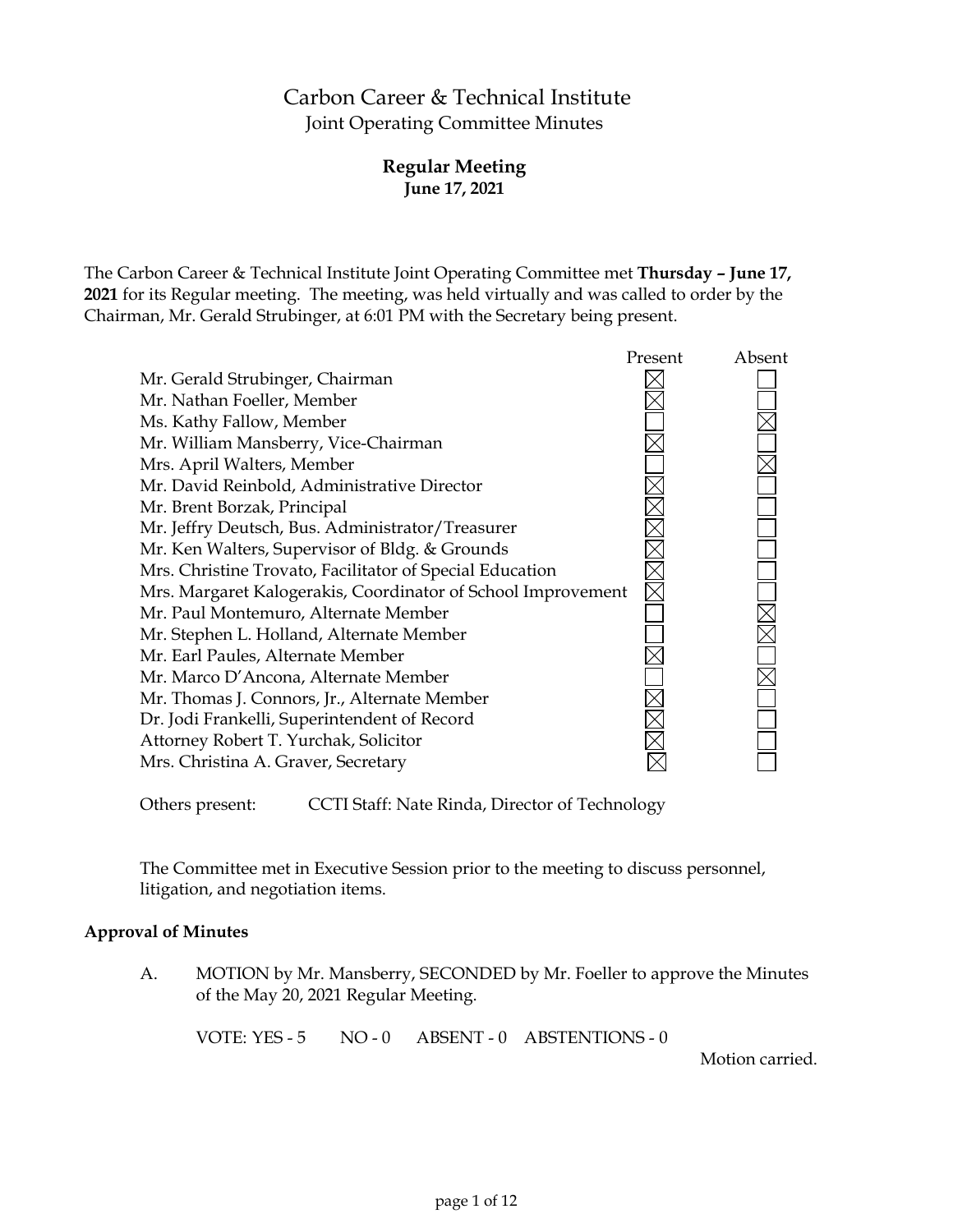### **Public Comment**

NONE

# **Approval of Treasurer's Report (May 2021)**

A. MOTION by Mr. Mansberry, SECONDED by Mr. Connors to approve the Treasurer's Report for May 2021 showing a final balance of \$6,009,310.47 in the General Fund, and \$72,837.90 in the Student Activities Account.



### **Approval of Payment of Bills**

A. MOTION by Mr. Mansberry, SECONDED by Mr. Foeller to approve Payment of Bills - General Fund and Other Accounts.



### **Administrative Reports**

### **Mr. Reinbold, Administrative Director introduced the following to present:**

- A. Principal's Report Mr. Brent Borzak
	- The 2020-2021 school year will be ending in a distinguished manner. With all the obstacles thrown our way, CCTI navigated its way efficiently to accomplish our goal of teaching and learning. Our students and staff made this year a success. The Senior Awards Ceremony took place on the CCTI field and was a rewarding event. Students successfully completed end of the year certification exams in their career and technical areas, as well as Keystone and NOCTI exams. Our student's last day was June 15th. In-services are planned for our staff on June 16<sup>th</sup> and 17<sup>th</sup>. The graduation ceremony will be taking place on June 18th, at CCTI on our field, starting at 10:00 AM. Information regarding CCTI student acceptance for the 2021-2022 school year was sent out to parents and home school districts. Scheduling has been ongoing and administration is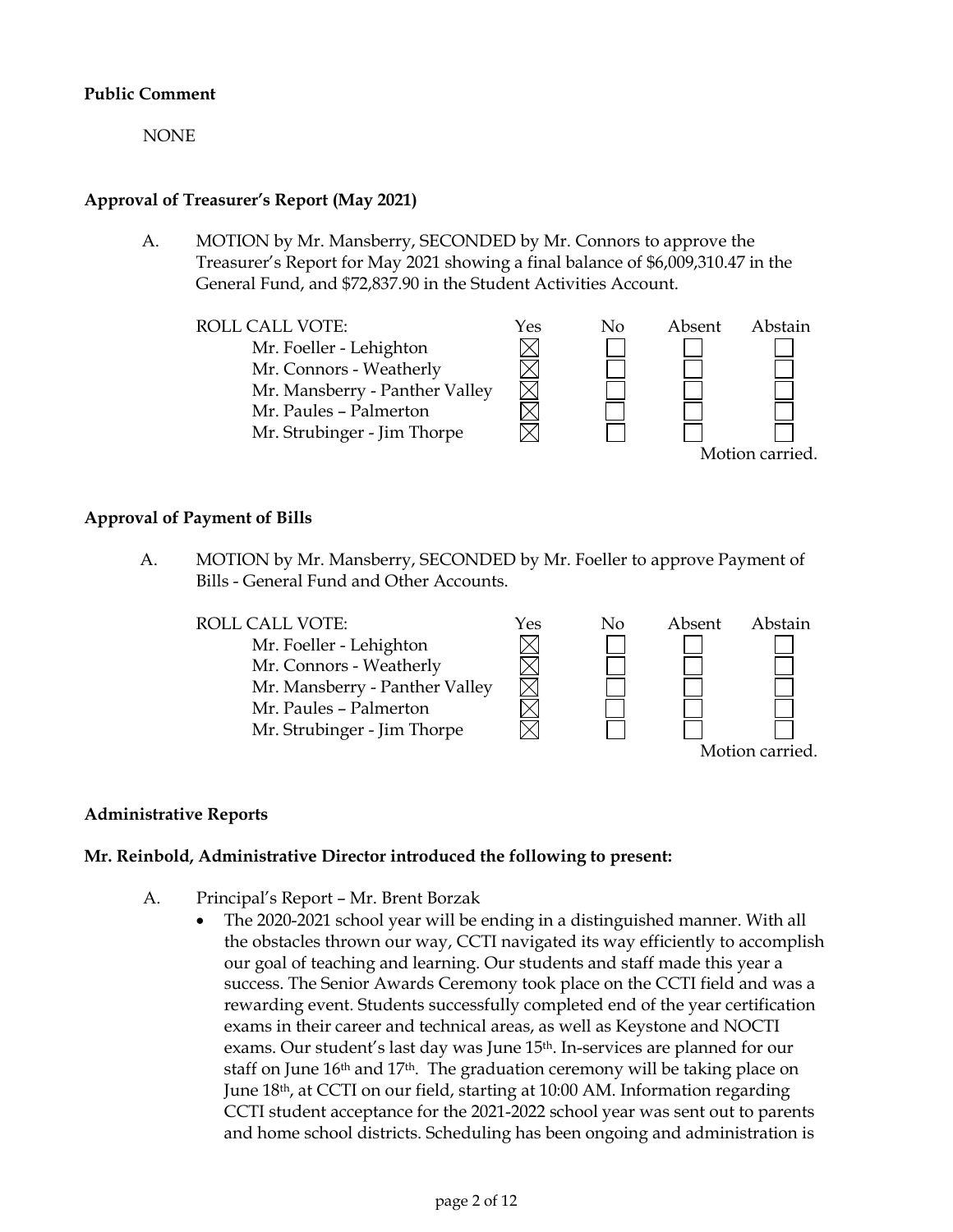setting its goals for the new school year.

- Mr. Borzak thanked the Carbon County Friends of Animals for allowing CCTI to utilize their parking area when needed (example: parking area will be utilized on Friday, June 18 for overflow parking during CCTI's graduation ceremony).
- Mr. Rinda shared that the ceremony can be viewed via livestream and may be found on the main page of CCTI's website [\(www.carboncti.org\)](http://www.carboncti.org/) or via a YouTube search of CCTI.
- B. Business Administrator's Report Mr. Jeffry P. Deutsch, Business Administrator • Fiscal year will be ending June 30, 2021.
- C. Building and Grounds Report Mr. Ken Walters, Supervisor of Buildings and Grounds
	- Energy Savings project LED lighting retrofit project
		- o Maintenance staff have this project 80% completed and will wrap it up over the summer break resulting in a \$12,500 cost savings per year moving forward through reduced energy usage.
	- Summer Maintenance
		- o Summer supplies were order and received
		- o Employee work schedule is completed and posted
		- o Summer Sanitization and reloading of classrooms to support post Covid-19 student counts will be completed prior to start of 21-22 school year
	- Substitute Maintenance Employment
		- o Anyone interested can go to our website and follow the directions listed under "Employment". Questions can be directed to Mr. Walters at extension 1122
	- Mr. Reinbold added that CCTI is still looking for a project for our Building Construction Trades area for the 2021-2022 school year. If anyone is interested they should contact him or Mr. Walters at CCTI.
- D. Facilitator of Special Education Report Mrs. Christine Trovato, Facilitator of Special Education
	- Current Special Population Numbers
		- o Special Education Students- 84 students with IEPs
			- $\blacksquare$  Full time 60
			- Half time 24
			- $\blacksquare$  FLEX 1
			- o Section 504 Plan students total # 27
		- o Homeless Students 1
		- o English Language Learners 3
		- $O$  Gifted 2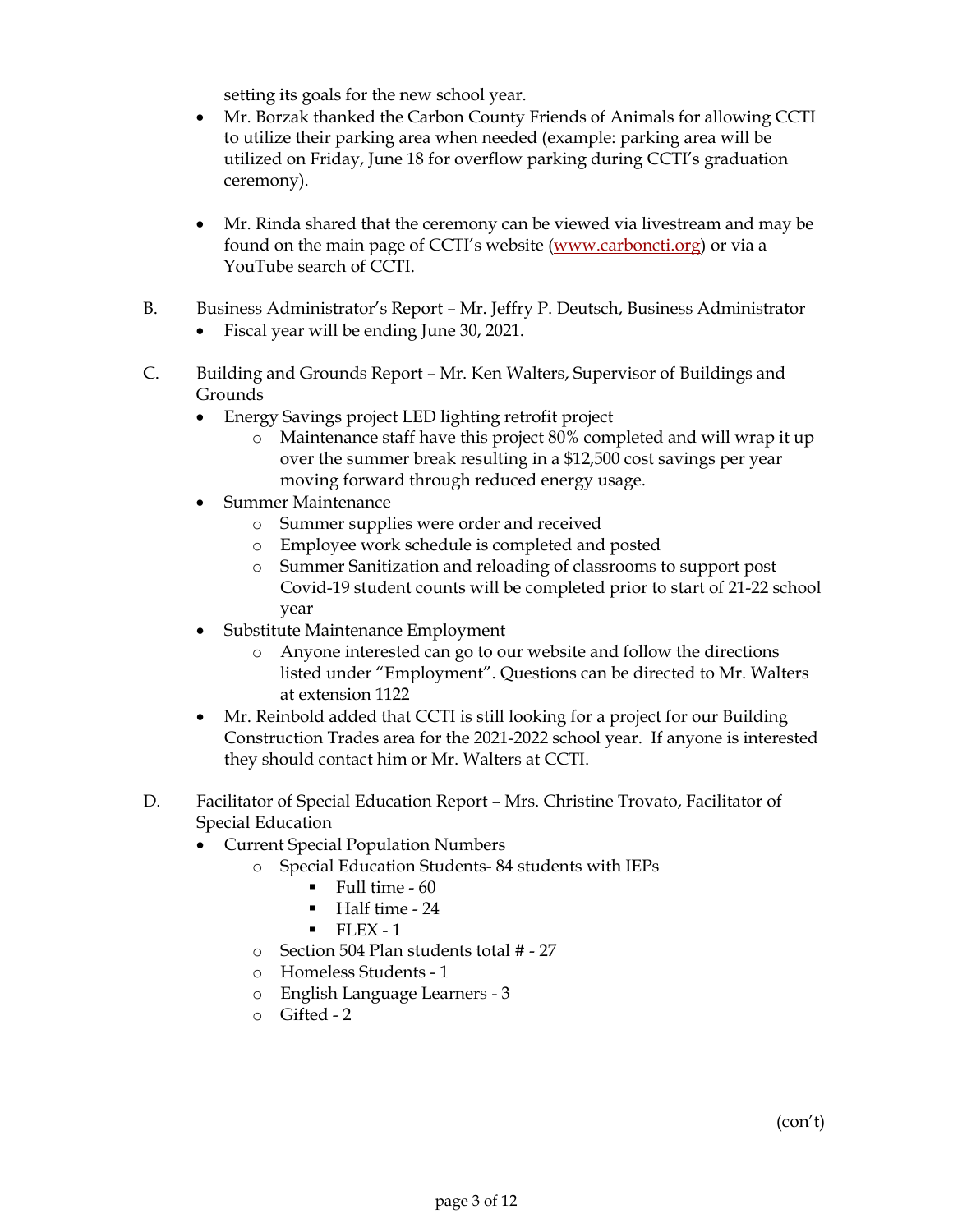- Graduating Special Population Students
	- o Special education 20 students
	- o Section 504 Plan 10 students
	- $O$  ELL-1
- Anticipated 2021-2022 Special Population Numbers
	- o *INCOMING:*
		- Special Education  $-33$
		- Section 504 students  $-3$
		- $\blacksquare$  ELL 1
	- o *TOTAL NUMBERS:*
		- **Special Education 97 (New 33)**
		- Section  $504 20$  (New 3)
		- $\blacksquare$  ELL students  $-3$
		- $\blacksquare$  Gifted 2
- In-Service Days
	- o June 16th & 17th Effective Instructional Strategies
- Informational Purposes
	- o Post-Secondary Transitioning of Special Education Students: Providing students with the SAAFP document before they graduate
- E. Technology Report Mr. Nate Rinda, Director of Technology
	- Assist with SkillsUSA technology needs
	- Online Keystone Exams
	- Technology collection from students (Chromebooks/laptops, chargers, cases, hot spots, web cams)
	- Continued support/training to staff and students with Google Suite and all technology needs
- F. Superintendent of Record Report Dr. Jodi Frankelli, Palmerton Area School District Superintendent
	- Nothing to report at this time.
- G. Director's Report Mr. Reinbold, Administrative Director
	- Mr. Reinbold congratulated the following welding students who have tested at CCTI through WTTI (Welder Training & Testing Institute) and received their AWS D1.1 certification:
		- Jackson Eberly
		- **Tyler Veasie**
		- **Marcus Luceno**
		- Kyleah Kennedy

This opportunity has been offered to CCTI students for the past three (3) years.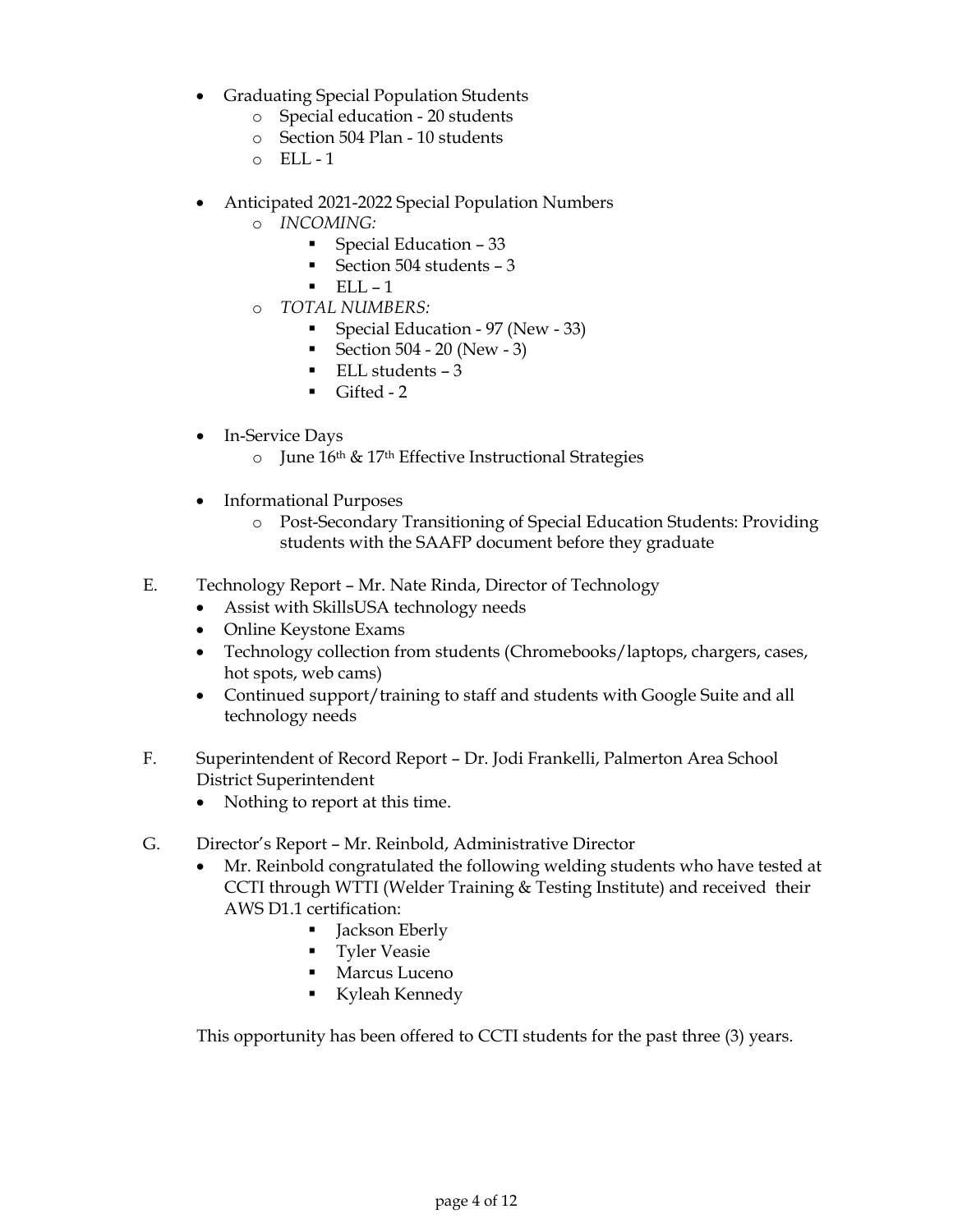### **Items of Business**

### *Personnel*

### **CCTI Joint Operating Committee Treasurer Elected**

A. Election of CCTI Joint Operating Committee Treasurer for a one-year term – effective July 1, 2021 through June 30, 2022:

Mr. Mansberry nominates Mr. Jeffry P. Deutsch for the office of CCTI Joint Operating Committee Treasurer, SECONDED by Mr. Foeller.

MOTION by Mr. Mansberry, SECONDED by Mr. Connors to close the nominations for the office of Treasurer.

Note: Jeffry Deutsch presently serves in this position.

VOTE: YES - 5 NO - 0 ABSENT - 0 ABSTENTIONS – 0

Motion carried.

The Secretary casts the ballot electing Mr. Jeffry P. Deutsch as Treasurer.

MOTION by Mr. Mansberry, SECONDED by Mr. Foeller that the following motions be approved:

#### **Joint Operating Committee Solicitor Appointed**

B. to appoint Robert T. Yurchak, Attorney at Law (Nesquehoning, PA), as the Joint Operating Committee Solicitor for the 2021-2022 fiscal year at a retainer of \$7,000 and \$100 per hour for extra work done. The annual retainer shall include those items specified in the Scope of Services and Compensation Agreement.

#### **Coordinator of School Improvement Re-employed**

C. that Margaret Kalogerakis (Albrightsville, PA) be re-employed as Coordinator of School Improvement at a pro-rated salary of \$43,581 effective August 18, 2021 through October 1, 2021. The employee shall contribute \$90.00/month toward health care expenses, effective July 1, 2020 through October 1, 2021.

### **Letter of Resignation Accepted**

D. to accept the letter of resignation received from Margaret Kalogerakis, Coordinator of School Improvement, effective October 1, 2021.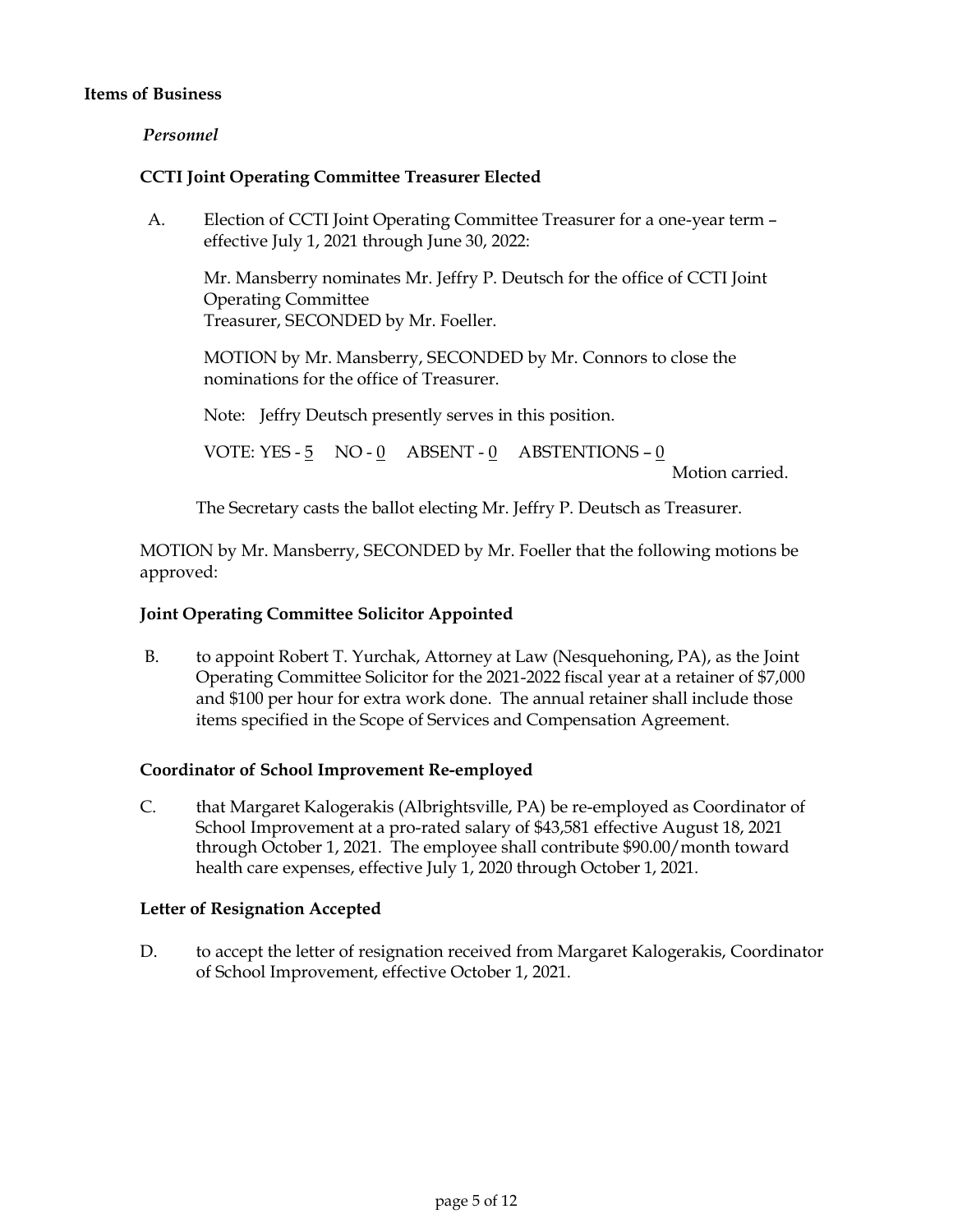# **Instructor for the Carbon Alternative High School Diploma Program Employment Continued**

- E. to continue the employment of Ms. Angelique Yaich as Instructor for the Carbon Alternative High School Diploma Program – 32 hours/week, 200 days, AM and PM Class Sessions, with those fringe benefits as required by law and appropriate health care coverage, at the rate of \$33.00/hour. For the school term 2021-2022 the employee shall contribute \$90.00/month toward health care expenses, effective July 1, 2021.
	- Note: There will be no deduction from the CCTI General Fund. Many Carbon County out of school youth are serviced by this program.

### **School-Wide Co-Curricular Activities and Student Club/Organization Advisors Reaffirmed**

F. to reaffirm the following individuals as School-Wide Co-Curricular Activities and Student Club/Organization Advisors at the established rates for the 2020-2021 school year and based on the job description:

> DECA – Jalissa Kuehner DECA Assistant – Sandra Kohutka HOSA – Stephanie Gombert\* National Technical Honor Society – Jeremy Pease Rotary Interact Community Service Club – Margaret Kalogerakis SADD/Aevidum – Rebecca Schaeffer Senior Class – Sandi Kohutka SkillsUSA – Kevin Kuehner SkillsUSA Assistant – Maritza Reinbold, Thomas Bartholomew Student Council – Margaret Kalogerakis Underclass – Sue Ann Gerhard Yearbook – JamiLynn McFarland

Note: \*Effective October 26, 2020.

### **Teacher Mentors Reaffirmed**

- G. to reaffirm the following individuals as Teacher Mentor for the 2020-2021 school year at the established stipend of \$750.00, pro-rated as indicated below:
	- Michael Baumgardt for Adam Reichard (11/02/2020 end of 2020-2021 school year)
	- Michael Baumgardt for Phillip Strubinger (2020-2021 school year)
	- Scott Bartholomew for Angela Sablich (2020-2021 school year)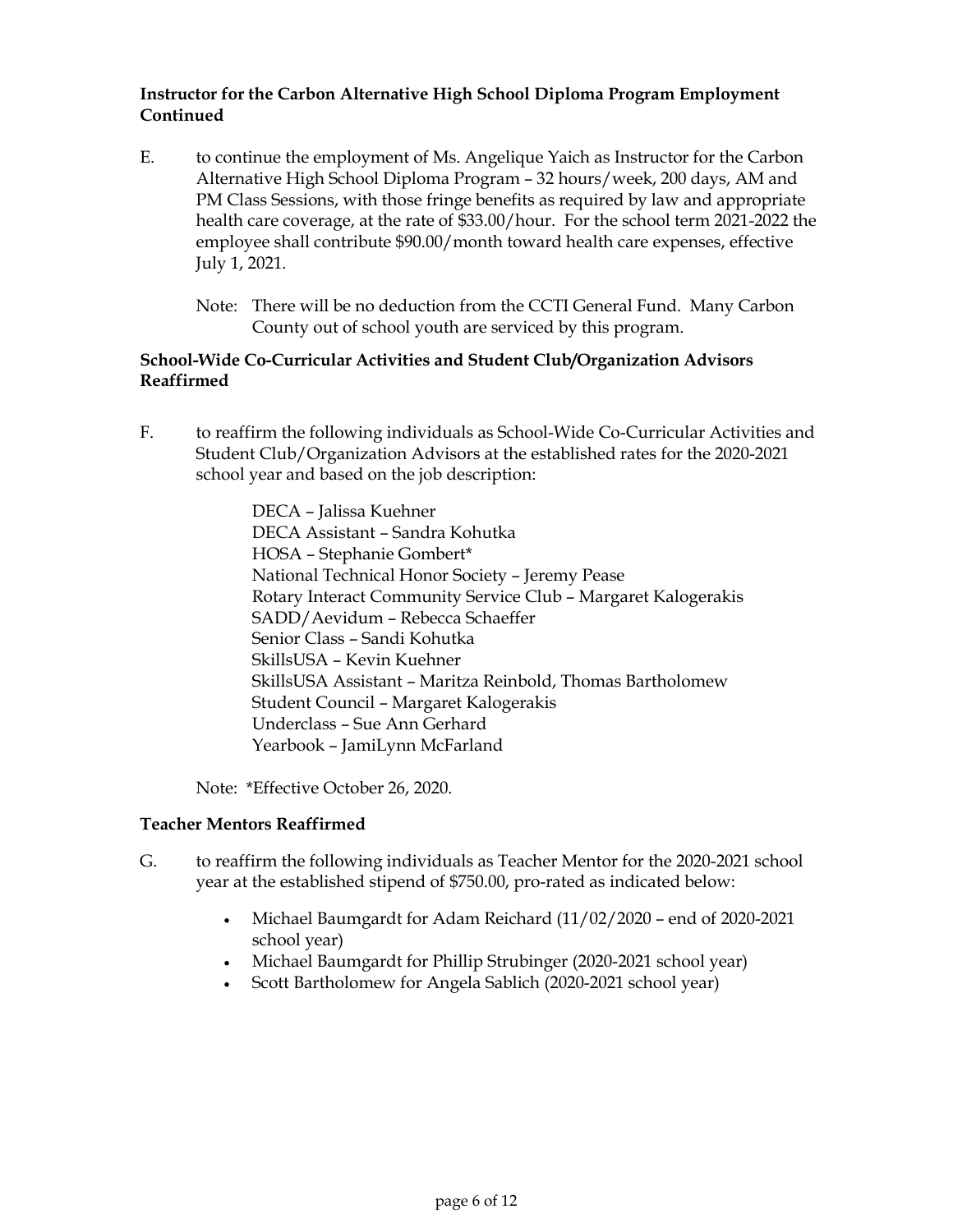# **Adult Education Instructors/Aides/Examiners Approved**

H. to approve the following individuals effective July 1, 2021 through June 30, 2022:

Colleen Gooch as Adult Education Nurse Aide Instructor and Nurse Aide Coordinator @ \$33.00 per hour Tonia Schaeffer as Adult Education GED Instructor @ \$21.50 per hour Donna Valent as Adult Education GED Aide @ \$13.50 per hour Deborah Enterline as GED Examiner @ \$20.00 per hour

### **Substitute Part-Time Technology Assistant Approved**

I. to approve Jeffry Nietz as a substitute Part-Time Technology Assistant (on an as needed basis) at the rate of \$175.00/day for the 2021-2022 school year.

### **Occupational Advisory Committee Members Approved**

J. to approve the Occupational Advisory Committee members, as presented.

### **Building Substitute Approved**

K. to approve Adam Reichard as the Building Substitute effective August 26, 2021 through the close of the 2021-2022 school year at the approved daily rate.

#### **Additional Work Days Approved**

L. that the following individuals be approved additional work days as indicated below, prior to August 23, 2021 at the individual's per diem rate:

> Anthony (A.J.) Burke, Culinary Arts Instructor – two (2) days Ashleigh Rehrig, Culinary Arts Instructional Aide – four (4) days Michele Troutman, Culinary Arts Instructional Aide – four (4) days

Note: This time will be devoted to preparing for cafeteria production services for the next school year.

#### **HVAC Instructional Aide Search Approved**

M. to approve a search for an HVAC Instructional Aide.

Note: This position will be primarily funded through the Perkin's Grant.

### **Additional Work Day Approved**

N. that the following individuals be approved one (1) additional work day, prior to August 23, 2021 at the individual's per diem rate:

| Stephanie Gombert | Maya Kowalcyk   | Stephen Nesler     |
|-------------------|-----------------|--------------------|
| Michael Gower     | Jalissa Kuehner | Phillip Strubinger |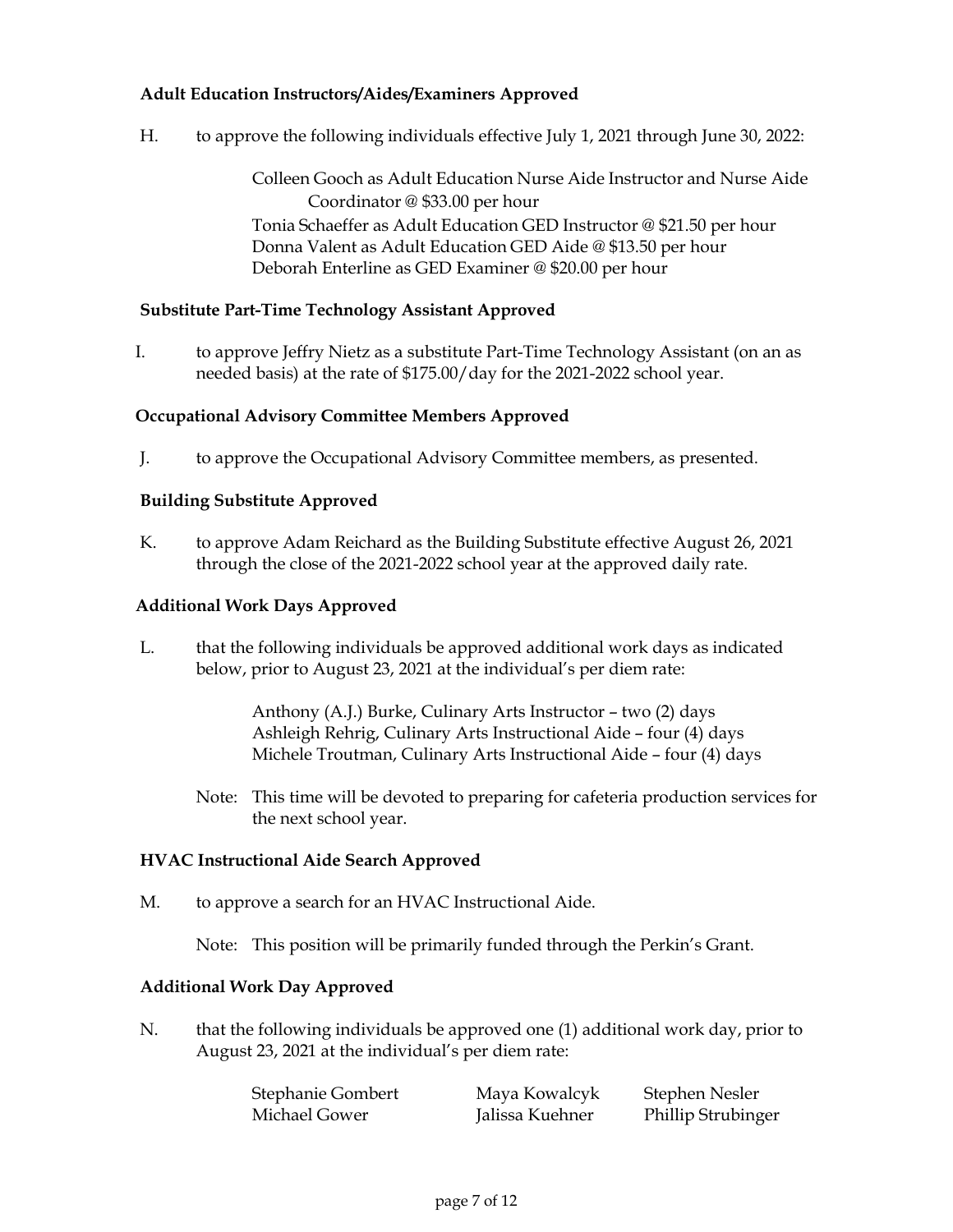### **Additional Work Days Approved**

O. that the following individual be approved two (2) additional work days, prior to August 23, 2021 at the individual's per diem rate:

Rebecca Schaeffer, School Nurse



### *Education*

MOTION by Mr. Mansberry, SECONDED by Mr. Foeller that the following motions be approved:

### **GED Testing Program Operation Approved**

A. to grant approval to operate a GED testing program for the 2021-2022 school year at the CCTI school site.

### **Continuation of Operator Consortium Duties Approved**

B. to continue duties as an Operator Consortium member of PA CareerLink Carbon County.

### **Agreements of Affiliation Approved**

C. that the Agreement of Affiliation between the Carbon Career  $&$  Technical Institute Medical and Health Assistant/Certified Nurse Aide Program be renewed and executed for the 2021-2022 Fiscal Year, as presented:

> Mahoning Valley Nursing and Rehabilitation Center, Lehighton, PA Office of Dr. Jayendra Patel, Jim Thorpe, PA Heritage Hill Senior Community, Weatherly, PA The Village at Palmerton, Palmerton, PA Guardian Eldercare DBA Weatherwood Nursing Home & Rehabilitation Center Maple Shade Meadows Senior Living, Nesquehoning, PA Hometown Nursing & Rehabilitation Center, Tamaqua, PA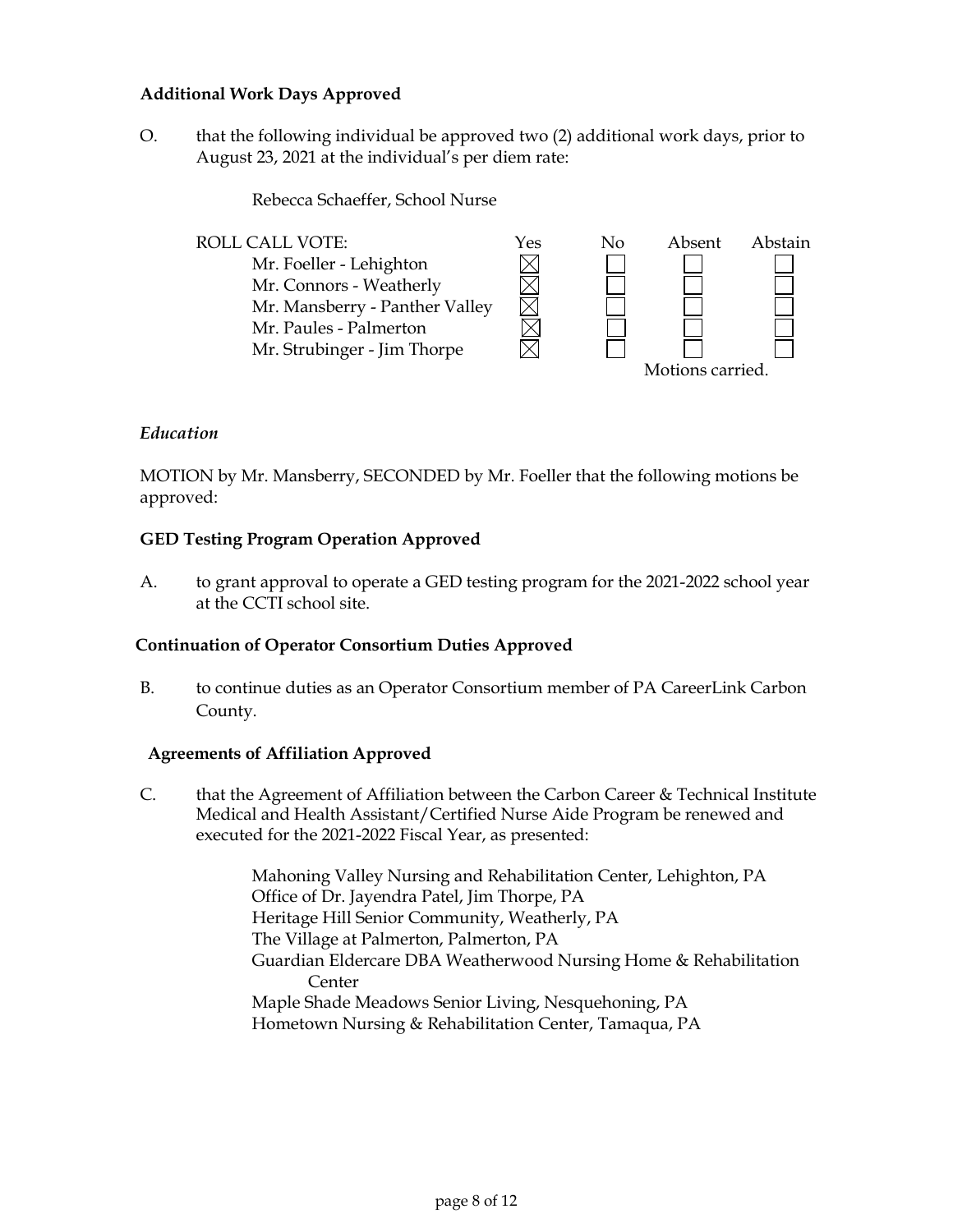### **Adult Education Agreements of Affiliation Approved**

D. that the Agreement of Affiliation between the Carbon Career & Technical Institute Adult Education Department PA-Approved Certified Nurse Aide Training Program be renewed and executed for the 2021-2022 Fiscal Year, as presented.

> Mahoning Valley Nursing and Rehabilitation Center, Lehighton, PA Hometown Nursing & Rehabilitation Center, Tamaqua, PA Fellowship Manor, Whitehall, PA

#### **Carl Perkins Career and Technology Grant Submission Approved**

E. that approval be granted to submit the Carl Perkins Career and Technology grant to the PA Department of Education for the year 2021-2022 in the amount of \$124,523.

### **Occupational Advisory Committee Minutes Approved**

F. to approve the Occupational Advisory Committee minutes, as presented.

VOTE: YES - 5 NO - 0 ABSENT - 0 ABSTENTIONS - 0 Motions carried.

### *Budget & Finance*

MOTION by Mr. Mansberry, SECONDED by Mr. Connors that the following motions be approved:

#### **Approval of Bills for Payment Authorization Approved**

A. to authorize the Administrative Director to approve bills for payment from June 1 - June 30, 2021, the close of the 2020-2021 fiscal year.

#### **2020-2021 Budgetary Transfers Authorization Approved**

B. to authorize necessary 2020-2021 Budgetary Transfers as a result of the final payment of bills for the close of the 2020-2021 fiscal year. Authorization is contingent upon final approval of the CCTI Joint Operating Committee at its next regularly scheduled meeting.

VOTE: YES - 5 NO - 0 ABSENT - 0 ABSTENTIONS – 0 Motions carried.

#### *Buildings & Grounds*

NONE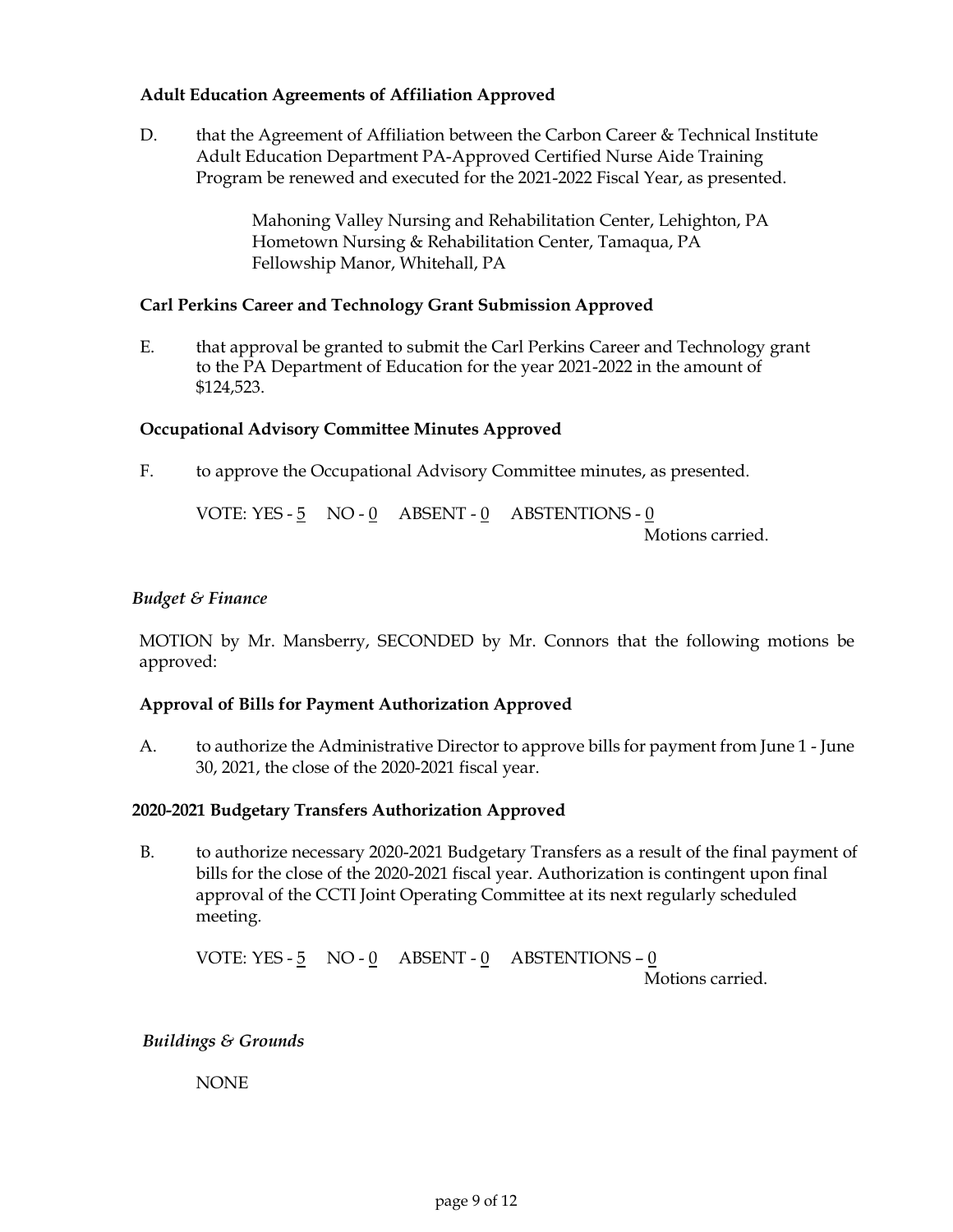# *Administrative*

MOTION by Mr. Mansberry, SECONDED by Mr. Foeller that the following motions be approved:

### **Use of Instructional Area(s) Approved**

A. to grant permission to the CLIU #21 for use of a designated instructional area(s) to operate Life Skills Support Classes at the CCTI facility for the 2021-2022 school year.

### **Threat Assessment Team Approved**

B. to approve the following Threat Assessment Team for the 2021-2022 school year to conform with Pennsylvania Public School Code Article XIII-E:

> David Reinbold, Administrative Director Brent Borzak, Principal Ken Walters, Supervisor of Buildings and Grounds Rebecca Schaeffer, School Nurse Eugene Colosimo, Guidance Counselor Christine Trovato, Facilitator of Special Education Francis L. DeMatto, School Police Officer

Note: Among its provisions, Article XIII-E requires the establishment of at least one Threat Assessment Team for each school entity in Pennsylvania by the start of the upcoming 2021-2022 school year.

### **Carbon-Monroe-Pike Drug & Alcohol Commission, Inc. Contract Approved**

C. to approve the contract with Carbon-Monroe-Pike Drug & Alcohol Commission, Inc. for the 2021-2022 school year in the amount of \$7,000.00 as presented.

Note: Agreement is for one (1) day of service weekly over a period of 38 weeks.

### **Cooperative Education/School Improvement Coordinator Position Description Approved**

D. to approve the Cooperative Education/School Improvement Coordinator position description, as presented.

Note: The salary for this position will be 90% funded through the Perkin's Grant.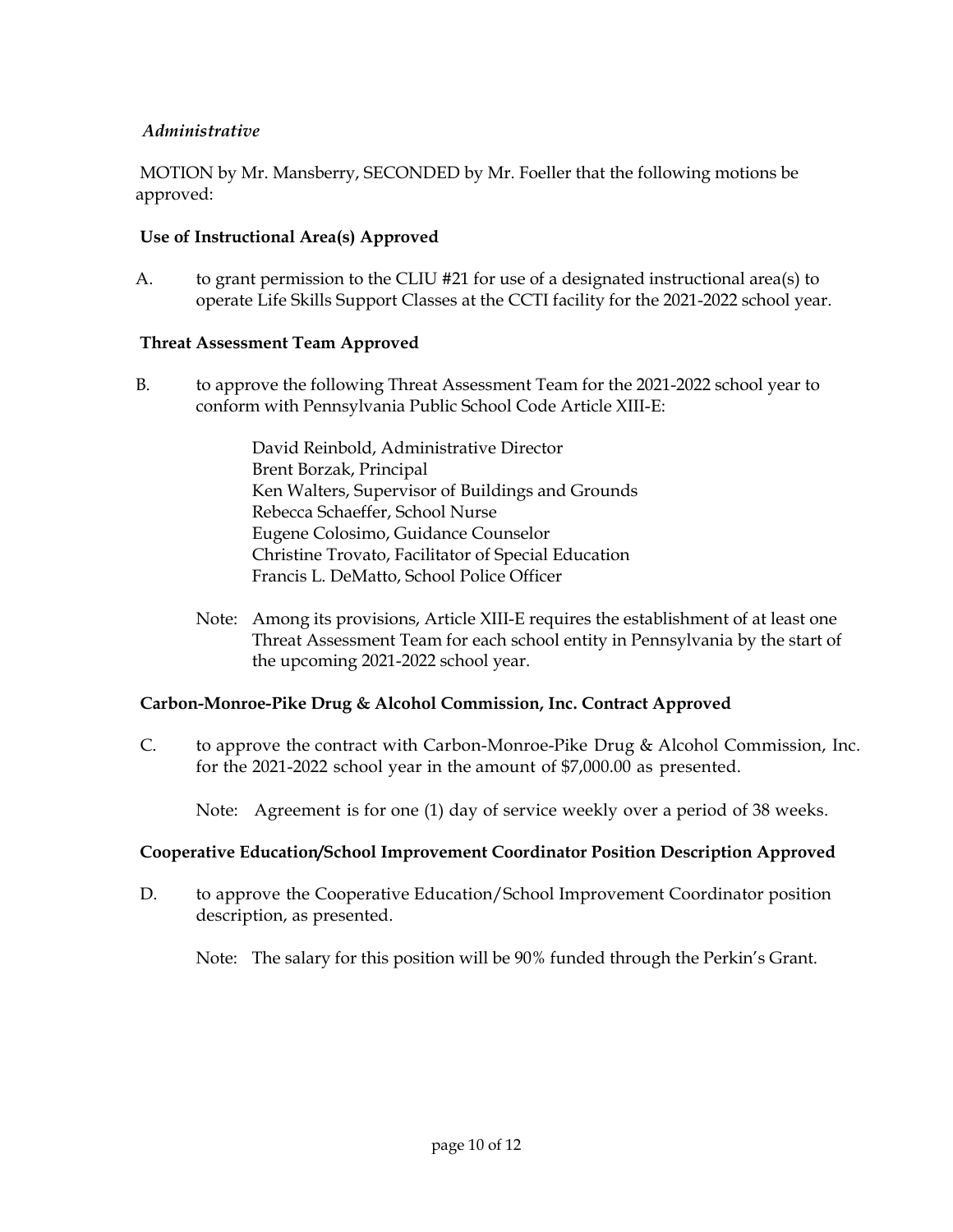### **CCTI Annual School Safety and Security Report Approved**

E. to approve the CCTI Annual School Safety and Security Report 2020-2021, as presented.

VOTE: YES - 5 NO - 0 ABSENT - 0 ABSTENTIONS - 0

Motions carried.

### **Reports**

### **Foundation Report Accepted**

A. MOTION by Mr. Mansberry SECONDED by Mr. Connors to accept the Carbon Career & Technical Institute Foundation Report, as presented.

Note: The balance in this account stands at \$969.43.

VOTE: YES - 5 NO - 0 ABSENT - 0 ABSTENTIONS - 0

Motion carried.

### **Administrative Reports**

- A. MOTION by Mr. Mansberry, SECONDED by Mr. Connors to accept Administrative Reports from the following:
	- a. Mr. Brent Borzak, Principal
	- b. Mrs. Christine Trovato, Facilitator of Special Education
	- c. Ms. Francine Kluck, Adult Education Site Supervisor

VOTE: YES - 5 NO - 0 ABSENT - 0 ABSTENTIONS - 0

Motion carried.

### **Old Business**

NONE